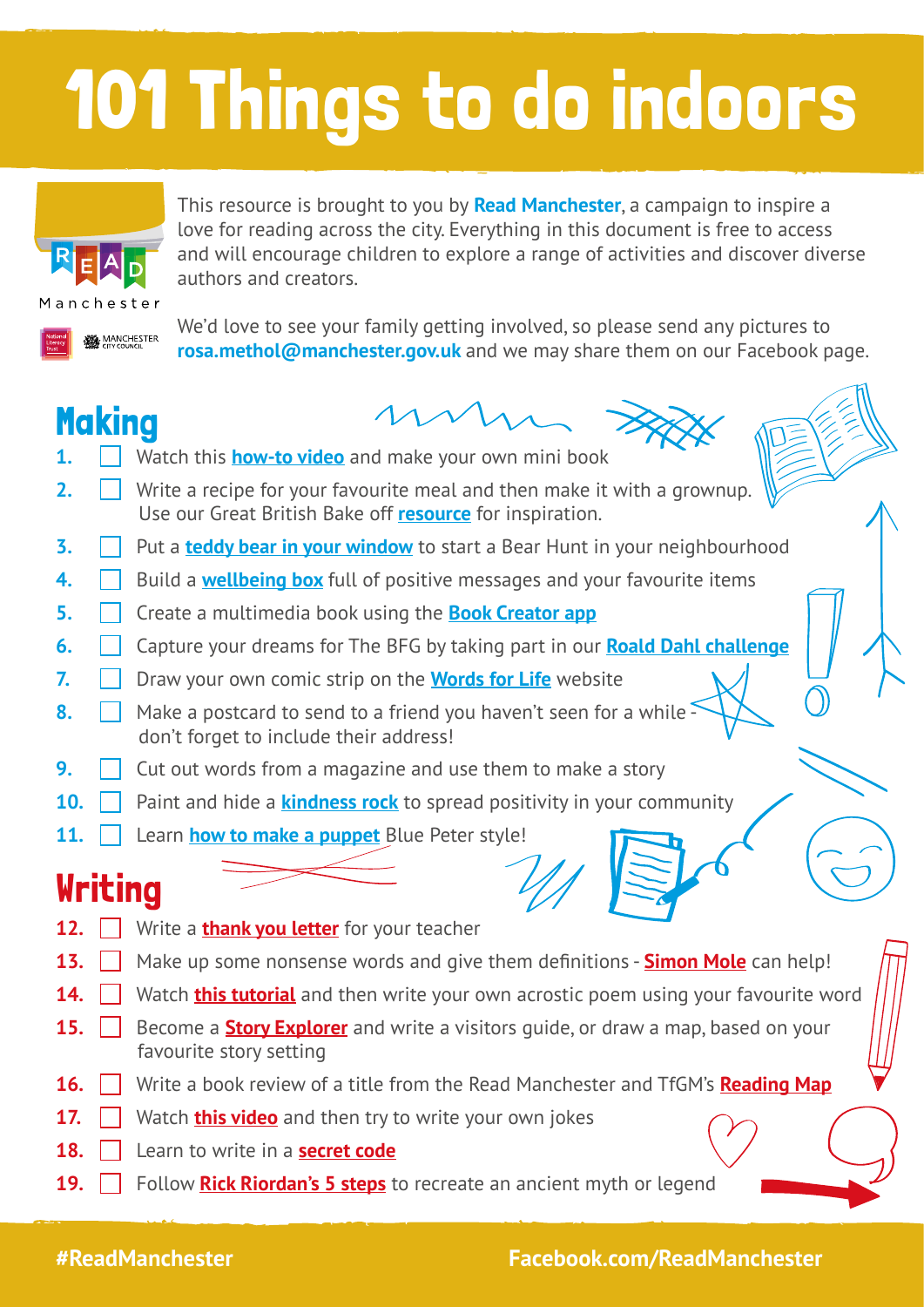- **20.** Write a story inspired **[by a picture](http://www.pobble365.com/)**
- **21. Make friends in lockdown with [#My](http://www.pobble365.com/)DearNewFriend**
- **22.** Write **[a recipe](https://literacytrust.org.uk/family-zone/5-8/magic-potion/)** for a wizard's magic potion
- **23. Take part [in poetry workshops](https://literacytrust.org.uk/family-zone/5-8/write-your-own-poetry-paul-cookson/)** with Paul Cookson
- **24.** Learn how to **[write a Limerick](https://literacytrust.org.uk/family-zone/9-12/how-write-limerick/)** using a cup
- **25.** Write a **[thank you letter](https://literacytrust.org.uk/family-zone/9-12/write-thank-you-letter-key-worker/)** to a key worker
- **26.** Think of three things that made you happy every day for a week and write them down in our **[rainbow diary](https://literacytrust.org.uk/family-zone/5-8/my-rainbow-diary/)**

#### **Reading**

- **27.**  $\Box$  Explore the **[Author of the week](https://literacytrust.org.uk/family-zone/author-week-family-zone/)** on Family Zone and have a go at the resources
- **28.** Choose a book to read from our **[Black Lives Matter](https://literacytrust.org.uk/resources/black-lives-matter-book-lists-ages-0-16/)** reading list
- **29. I** Start a reading diary you can download **[this](https://www.puffinschools.co.uk/resources/ks2-worksheet-matildas-reading-diary/)** Matilda one full of Roald Dahl quotes!
- **30.** Download a free ebook from **[Oxford Owls](https://www.oxfordowl.co.uk/for-home/find-a-book/library-page)**
- **31.**  $\Box$  Ask your Grandparents or a family friend to read you a bedtime story on Skype
- **32.**  $\Box$  Read a book by an author you haven't heard of before
- **33.** Join your local Manchester library **[here](https://manchester.spydus.co.uk/cgi-bin/spydus.exe/MSGTRN/wPAC/JOIN)**
- **34. Learn how to decode** Ancient Egyptian documents
- **35. H** Read an autobiography or a book about a **[real person](https://www.puffinschools.co.uk/book-lists/ks2-new-extraordinary-biographies/)**
- **36. Read** *The Book of Hopes*, edited by Katherine Rundell exclusively for the National Literacy Trust
- **37.** | | When football meets books! Read **The Kick Off**, by Dan Freedman for free on the National Literacy Trust website
- **38. Bring popular books and stories to life with our [Young Readers at home programme](https://literacytrust.org.uk/family-zone/9-12/young-readers-home-aged-9-12/)**
- **39.** Download the **[Reading Miles Global Challenge](https://literacytrust.org.uk/resources/reading-miles-global-challenge/)**
- **40.** Learn more about lockdown by reading *[Coronavirus: a book for children](https://literacytrust.org.uk/family-zone/5-8/coronavirus-a-book-for-children/)* by Elizabeth Jenner

## Listening



- **41.** <u>Discover the best ways to [enjoy audiobooks](https://cdn.literacytrust.org.uk/media/documents/Audiobooks_resoruce_-_Parents_-_final_6YNgSVJ.pdf)</u> as a family
- **42.** Plotting and planning with Robin Stevens, **[Author in your Classroom](https://podcasts.apple.com/gb/podcast/plotting-and-planning-with-robin-stevens/id1496583779?i=1000465935039)** podcast
- **43.** Listen to children's books for free on **[Audible](https://stories.audible.com/discovery)**
- **44. 6.** Get **[a free audio book](https://literacytrust.org.uk/family-zone/9-12/ade-adepitan/)** from popular authors via the National Literacy Trust's Virtual School Library
- **45. T**ry some vocal warmups and tongue twister battles on **[YouTube](https://www.youtube.com/watch?v=y7EEMS9VPY8&list=PLOAbOJTjL_M5Q2Jef8opiRm89mXlJzJln&index=11&t=0s)**
- **46.** Listen to a **[Q&A session](https://www.youtube.com/watch?v=fwqOqf-hn-8&feature=youtu.be)** about the Alex Rider books with Author Anthony Horowitz
- **47. Enjoy [Puffin Story Time](https://www.youtube.com/user/puffinbooks1)** as authors read their own books live

**#ReadManchester Facebook.com/ReadManchester**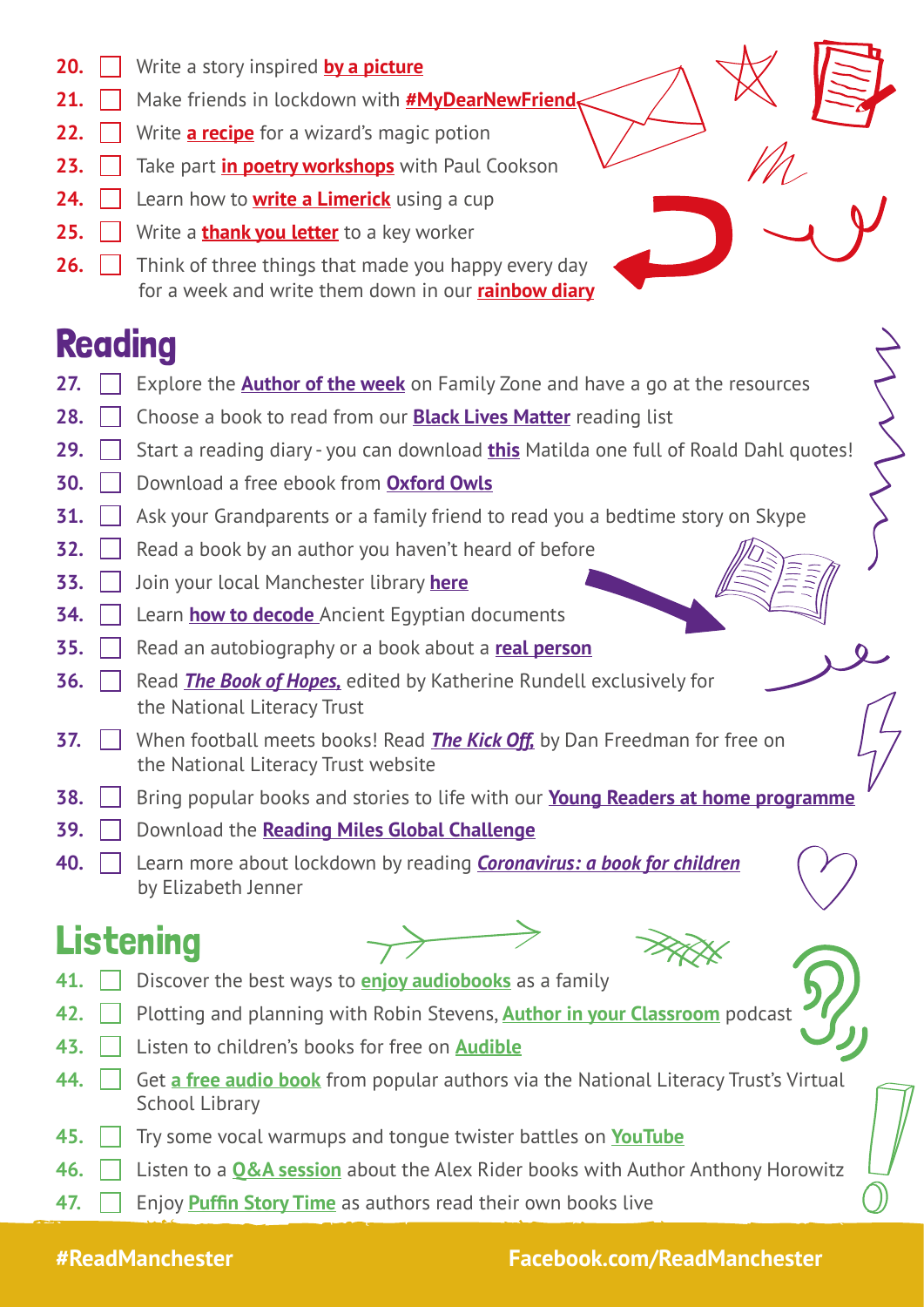- **48. Listen to** *[The Railway Children](https://podcasts.apple.com/gb/podcast/railway-children-by-edith-nesbit/id866417394)* **by Edith Nesbit** for free on your podcast app **49. Humza Arshad presents [Puffin Podcast](https://www.penguin.co.uk/articles/children/2020/mar/puffin-podcast-episode-1-under-the-sea.html)** with the gang
- **50.** Enjoy some **[dub poetry](https://www.youtube.com/watch?v=zof4Ru9Eue0&list=TLGGhZU-P5juM4ExMTA2MjAyMA)** by Benjamin Zephaniah
- **51.**  $\Box$  Learn the **[adjective song](https://www.youtube.com/watch?v=EKie1we1ujg&feature=youtu.be)** and then download the lyrics
- **52.** Discover *[Tàta time](https://www.youtube.com/channel/UCJuZE8O--bqiM4j7eovEzuA)*, a new online kids show featuring authors from African, Caribbean and African American heritage

#### **Watching**

- 
- **53. Explore the [Manchester Libraries YouTube channel](https://www.youtube.com/channel/UCOV9hZgzBO3hMPmZp8JPlcA)**
- **54.** Watch **[Why Black Lives Matter](https://www.youtube.com/watch?v=A7EZWBIPUUQ)** with Ellis Fearon (and watch other TedxYouth talks too)
- **55. Take part in a lesson with [MC Grammar](https://www.youtube.com/channel/UCP4cc9slwfk7942HXYlSKPg)**
- **56.** Watch filmmaker Taiki Waititi read *[James and The Giant Peach](https://www.youtube.com/channel/UCPPBUXEAvZNrTNXUJ4WHIKA)* with some of his famous friends!
- **57.**  $\vert$  Watch Blue Peter presenters [give a message about racism](https://www.youtube.com/watch?v=9LLBDsVREaI&list=PLk2uTpq_0-GU2R9Wp54R4Zay-vD8DYObh&index=2&t=0s)
- **58.** Learn to doodle with **[The Doodle Boy](https://www.youtube.com/watch?v=UWxJ1NVxchA&list=PLk2uTpq_0-GU2R9Wp54R4Zay-vD8DYObh&index=10&t=0s)**
- **59.** Watch this **[Malorie Blackman interview](https://www.youtube.com/watch?v=dgbIxsGzfB4)** about diversity and resilience
- **60. [Watch this video](https://www.youtube.com/watch?v=gqNx5I_81wo&ab_channel=ManchesterLibraries%2CInformation%26Archives)** of author Andy Seed reading his book Interview with a Tiger
- **61.** Watch Nathan Bryon read *[Look Up!](https://www.youtube.com/watch?v=oSkihS5mm-c&list=PLC9XXoFSuEuj8Ide1LZhtCc9fsVmObyxd&index=20)* with Puffin Storytime
- **62. Draw Donny Dog by following [this](https://www.youtube.com/watch?v=c50VTxMx2_Q&feature=youtu.be)** tutorial video
- **63.** Tune in to an **[exclusive video](https://www.youtube.com/watch?v=at9xi-EOrKo&feature=youtu.be)** with Greg James and Chris Smith to learn how to create your own superhero
- **64.** Explore the **[Pop'n'Olly YouTube channel](https://www.youtube.com/channel/UCpjrpLd11TqcVXag6sPSU3A)** to learn about equality, diversity, and LGBT+ history
- **65.** Watch **[Charlie and the Chocolate Factory](https://www.roalddahl.com/things-to-do-indoors/video-bslcharlie)** read in British Sign Language
- **66.** Explore **[kids' poems and stories with Michael Rosen](https://www.youtube.com/channel/UC7D-mXO4kk-XWvH6lBXdrPw)**
- **67.** Watch **[Hannah Lee](https://www.youtube.com/watch?v=3P2ZGvFLW00)** talk about her book My Hair
- **68.**  $\Box$  Learn how to draw story characters with local illustrator [Liz Million](https://www.facebook.com/pg/lizmillionillustrator/videos/?ref=page_internal)
- **69. Have you ever wanted to write a story but felt stuck for ideas? Watch [these top tips](https://youtu.be/wLwMQLgEFAk)** from Katherine Rundell

#### Researching

- **70. Like [Read Manchester on Facebook](https://www.facebook.com/ReadManchester)** to be the first to hear about fun activities
- **71. Discover Manchester's History on <b>[a 3D tour](https://phm.org.uk/3d-tour/)** of the Family Friendly Galleries at the People's History Museum and read their displays
- **72. I** Interview a Grandparent or relative over the phone. Ask them about their lives and watch **[this video](https://www.puffinschools.co.uk/resources/ks2-ks3-video-how-to-interview-extraordinary-people/)** for interview tips
- **73.** Use our **[NewsWise at Home kit](https://literacytrust.org.uk/family-zone/9-12/newswise-home/)** to help identify real and fake news articles

**#ReadManchester Facebook.com/ReadManchester**